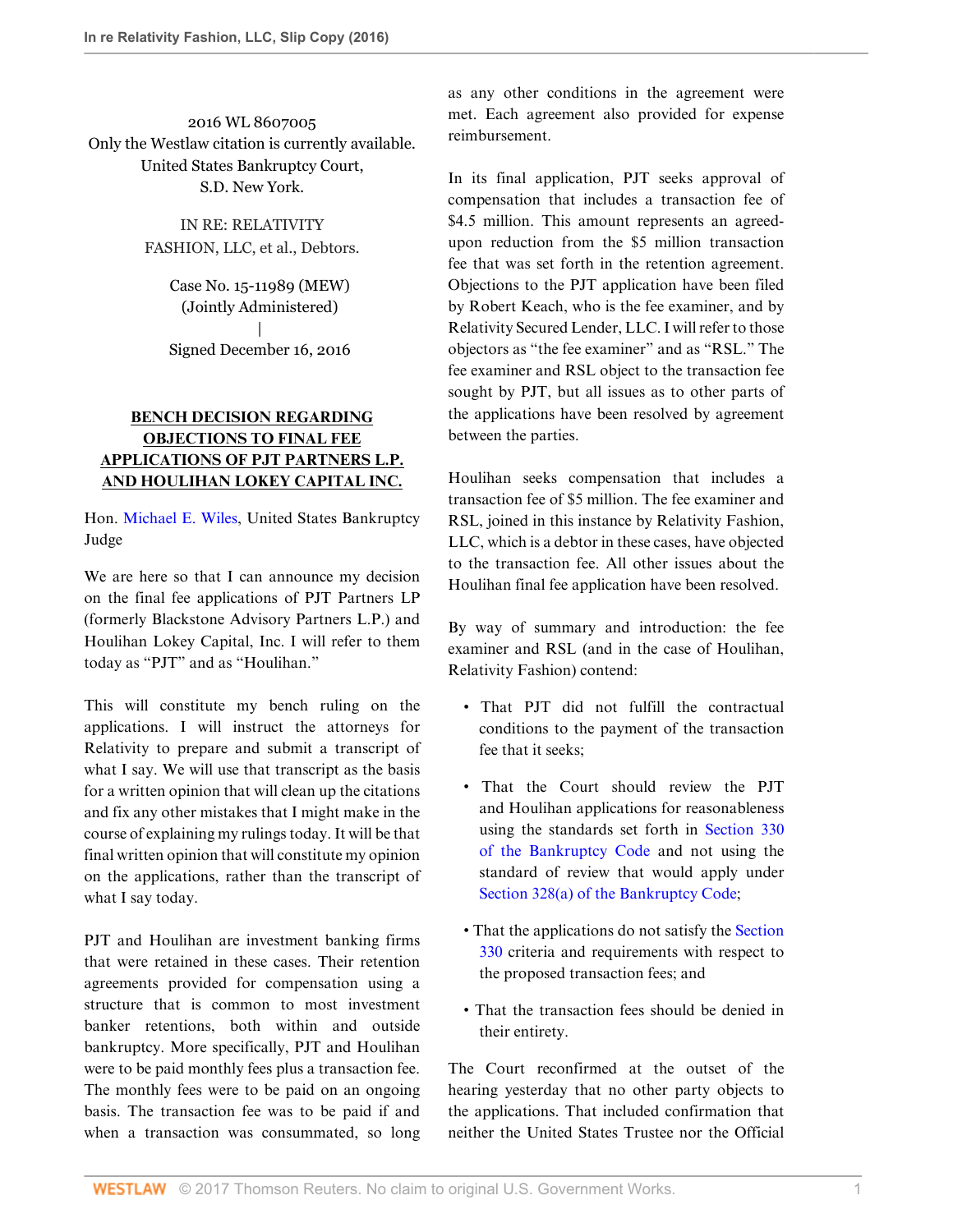Committee of Unsecured Creditors has objections to the fee requests.

**\*2** In considering the objections, I have reviewed all of the briefs and other materials that the parties submitted and cited. I have also reviewed, and taken judicial notice of, my own prior orders in this case. I have also considered the testimony offered on December 8, 2016 in open court by Mr. Van Durrer and the declarations that the parties agreed to submit in evidence. As is appropriate in connection with my review of any fee application, I also bring to these matters my own sense of the results that were achieved and the role of the professionals in achieving these results, having supervised these cases since they were filed in 2015.

Before getting to the specifics of the applications and the objections, some general comments on a few points are in order to put my rulings in context.

First, it is appropriate to make some comments about the terms of [Section 328\(a\) of the Bankruptcy](http://www.westlaw.com/Link/Document/FullText?findType=L&pubNum=1000611&cite=11USCAS328&originatingDoc=Ib5bf714013aa11e7afe7804507f6db3f&refType=LQ&originationContext=document&vr=3.0&rs=cblt1.0&transitionType=DocumentItem&contextData=(sc.Search)) [Code](http://www.westlaw.com/Link/Document/FullText?findType=L&pubNum=1000611&cite=11USCAS328&originatingDoc=Ib5bf714013aa11e7afe7804507f6db3f&refType=LQ&originationContext=document&vr=3.0&rs=cblt1.0&transitionType=DocumentItem&contextData=(sc.Search)) and how the standards under [Section](http://www.westlaw.com/Link/Document/FullText?findType=L&pubNum=1000611&cite=11USCAS328&originatingDoc=Ib5bf714013aa11e7afe7804507f6db3f&refType=LQ&originationContext=document&vr=3.0&rs=cblt1.0&transitionType=DocumentItem&contextData=(sc.Search)) [328\(a\)](http://www.westlaw.com/Link/Document/FullText?findType=L&pubNum=1000611&cite=11USCAS328&originatingDoc=Ib5bf714013aa11e7afe7804507f6db3f&refType=LQ&originationContext=document&vr=3.0&rs=cblt1.0&transitionType=DocumentItem&contextData=(sc.Search)) differ from those under [Section 330 of](http://www.westlaw.com/Link/Document/FullText?findType=L&pubNum=1000611&cite=11USCAS330&originatingDoc=Ib5bf714013aa11e7afe7804507f6db3f&refType=LQ&originationContext=document&vr=3.0&rs=cblt1.0&transitionType=DocumentItem&contextData=(sc.Search)) [the Bankruptcy Code.](http://www.westlaw.com/Link/Document/FullText?findType=L&pubNum=1000611&cite=11USCAS330&originatingDoc=Ib5bf714013aa11e7afe7804507f6db3f&refType=LQ&originationContext=document&vr=3.0&rs=cblt1.0&transitionType=DocumentItem&contextData=(sc.Search)) Section 328(a) says that a trustee, with the court's approval, may approve the retention of a professional "on any reasonable terms and conditions of employment, including on a retainer, on an hourly basis, on a fixed or percentage fee basis, or on a contingent fee basis." [11 U.S.C. § 328\(a\)](http://www.westlaw.com/Link/Document/FullText?findType=L&pubNum=1000546&cite=11USCAS328&originatingDoc=Ib5bf714013aa11e7afe7804507f6db3f&refType=SP&originationContext=document&vr=3.0&rs=cblt1.0&transitionType=DocumentItem&contextData=(sc.Search)#co_pp_8b3b0000958a4). In a Chapter 11 case, the debtorin-possession has that same power, pursuant to [11](http://www.westlaw.com/Link/Document/FullText?findType=L&pubNum=1000546&cite=11USCAS1107&originatingDoc=Ib5bf714013aa11e7afe7804507f6db3f&refType=SP&originationContext=document&vr=3.0&rs=cblt1.0&transitionType=DocumentItem&contextData=(sc.Search)#co_pp_8b3b0000958a4) [U.S.C. § 1107\(a\).](http://www.westlaw.com/Link/Document/FullText?findType=L&pubNum=1000546&cite=11USCAS1107&originatingDoc=Ib5bf714013aa11e7afe7804507f6db3f&refType=SP&originationContext=document&vr=3.0&rs=cblt1.0&transitionType=DocumentItem&contextData=(sc.Search)#co_pp_8b3b0000958a4)

Different standards apply to the review of fee applications depending on whether or not the terms of employment have been approved under [Section 328\(a\).](http://www.westlaw.com/Link/Document/FullText?findType=L&pubNum=1000546&cite=11USCAS328&originatingDoc=Ib5bf714013aa11e7afe7804507f6db3f&refType=SP&originationContext=document&vr=3.0&rs=cblt1.0&transitionType=DocumentItem&contextData=(sc.Search)#co_pp_8b3b0000958a4) Now, no matter whether [Section](http://www.westlaw.com/Link/Document/FullText?findType=L&pubNum=1000546&cite=11USCAS328&originatingDoc=Ib5bf714013aa11e7afe7804507f6db3f&refType=LQ&originationContext=document&vr=3.0&rs=cblt1.0&transitionType=DocumentItem&contextData=(sc.Search)) [328](http://www.westlaw.com/Link/Document/FullText?findType=L&pubNum=1000546&cite=11USCAS328&originatingDoc=Ib5bf714013aa11e7afe7804507f6db3f&refType=LQ&originationContext=document&vr=3.0&rs=cblt1.0&transitionType=DocumentItem&contextData=(sc.Search)) or [Section 330](http://www.westlaw.com/Link/Document/FullText?findType=L&pubNum=1000546&cite=11USCAS330&originatingDoc=Ib5bf714013aa11e7afe7804507f6db3f&refType=LQ&originationContext=document&vr=3.0&rs=cblt1.0&transitionType=DocumentItem&contextData=(sc.Search)) applies, a professional does not earn compensation if the terms and conditions of the retention agreement do not call for it. Some allegations to that effect were made in the objections to the PJT application, and I will deal with those later.

Apart from that, though, [Section 328\(a\)](http://www.westlaw.com/Link/Document/FullText?findType=L&pubNum=1000546&cite=11USCAS328&originatingDoc=Ib5bf714013aa11e7afe7804507f6db3f&refType=SP&originationContext=document&vr=3.0&rs=cblt1.0&transitionType=DocumentItem&contextData=(sc.Search)#co_pp_8b3b0000958a4) states that once approved, fees are payable unless the approved terms and conditions "prove to have been

improvident in light of developments not capable of being anticipated at the time of the fixing of such terms and conditions." [11 U.S.C. § 328\(a\)](http://www.westlaw.com/Link/Document/FullText?findType=L&pubNum=1000546&cite=11USCAS328&originatingDoc=Ib5bf714013aa11e7afe7804507f6db3f&refType=SP&originationContext=document&vr=3.0&rs=cblt1.0&transitionType=DocumentItem&contextData=(sc.Search)#co_pp_8b3b0000958a4). Essentially, under [Section 328\(a\),](http://www.westlaw.com/Link/Document/FullText?findType=L&pubNum=1000546&cite=11USCAS328&originatingDoc=Ib5bf714013aa11e7afe7804507f6db3f&refType=SP&originationContext=document&vr=3.0&rs=cblt1.0&transitionType=DocumentItem&contextData=(sc.Search)#co_pp_8b3b0000958a4) reasonableness is judged in advance, and the issue is not revisited except in the very narrow circumstances permitted by the statute.

Without a [Section 328\(a\)](http://www.westlaw.com/Link/Document/FullText?findType=L&pubNum=1000546&cite=11USCAS328&originatingDoc=Ib5bf714013aa11e7afe7804507f6db3f&refType=SP&originationContext=document&vr=3.0&rs=cblt1.0&transitionType=DocumentItem&contextData=(sc.Search)#co_pp_8b3b0000958a4) approval, however, [Section 330](http://www.westlaw.com/Link/Document/FullText?findType=L&pubNum=1000546&cite=11USCAS330&originatingDoc=Ib5bf714013aa11e7afe7804507f6db3f&refType=LQ&originationContext=document&vr=3.0&rs=cblt1.0&transitionType=DocumentItem&contextData=(sc.Search)) calls for a review of reasonableness that, to some extent, is made after-the-fact, although the case law makes clear that the judgment is not supposed to be done completely with 20/20 hindsight. Under [Section 330](http://www.westlaw.com/Link/Document/FullText?findType=L&pubNum=1000546&cite=11USCAS330&originatingDoc=Ib5bf714013aa11e7afe7804507f6db3f&refType=LQ&originationContext=document&vr=3.0&rs=cblt1.0&transitionType=DocumentItem&contextData=(sc.Search)), a court reviews all "relevant" factors, including time spent, rates charged, whether services were necessary or beneficial at the time such services were rendered, whether the services were performed in a reasonable amount of time, and whether the compensation is reasonable based on customary compensation charged by comparably skilled practitioners in nonbankruptcy cases. 11 U.S.C.  $\S$  330(a)(3)(A-F). In addition, under [Section 330](http://www.westlaw.com/Link/Document/FullText?findType=L&pubNum=1000546&cite=11USCAS330&originatingDoc=Ib5bf714013aa11e7afe7804507f6db3f&refType=LQ&originationContext=document&vr=3.0&rs=cblt1.0&transitionType=DocumentItem&contextData=(sc.Search)) compensation is not supposed to be provided if there is an unnecessary duplication of services or if services were not reasonably likely to benefit the estate or necessary to the administration of the case. 11 U.S.C.  $\S 330(a)$  $(4)(A)$ .

The reason for the different approach set forth in [Section 328\(a\)](http://www.westlaw.com/Link/Document/FullText?findType=L&pubNum=1000546&cite=11USCAS328&originatingDoc=Ib5bf714013aa11e7afe7804507f6db3f&refType=SP&originationContext=document&vr=3.0&rs=cblt1.0&transitionType=DocumentItem&contextData=(sc.Search)#co_pp_8b3b0000958a4) was explained by the Fifth Circuit Court of Appeals in its decision in *Donaldson Lufkin & Jenrette Securities Corp. v. National Gypsum Co.* (*In re National Gypsum Co.*[\), 123 F.3d 861 \(5th Cir.](http://www.westlaw.com/Link/Document/FullText?findType=Y&serNum=1997194930&pubNum=0000506&originatingDoc=Ib5bf714013aa11e7afe7804507f6db3f&refType=RP&originationContext=document&vr=3.0&rs=cblt1.0&transitionType=DocumentItem&contextData=(sc.Search)) [1997\)](http://www.westlaw.com/Link/Document/FullText?findType=Y&serNum=1997194930&pubNum=0000506&originatingDoc=Ib5bf714013aa11e7afe7804507f6db3f&refType=RP&originationContext=document&vr=3.0&rs=cblt1.0&transitionType=DocumentItem&contextData=(sc.Search)). In that case the court held:

> Prior to 1978 the most able professionals were often unwilling to work for bankruptcy estates where their compensation would be subject to the uncertainties of what a judge thought the work was worth after it had been done. That uncertainty continues under the present  $§$  330 of the [Bankruptcy Code](http://www.westlaw.com/Link/Document/FullText?findType=L&pubNum=1000611&cite=11USCAS330&originatingDoc=Ib5bf714013aa11e7afe7804507f6db3f&refType=LQ&originationContext=document&vr=3.0&rs=cblt1.0&transitionType=DocumentItem&contextData=(sc.Search)), which provides that the court award to professional consultants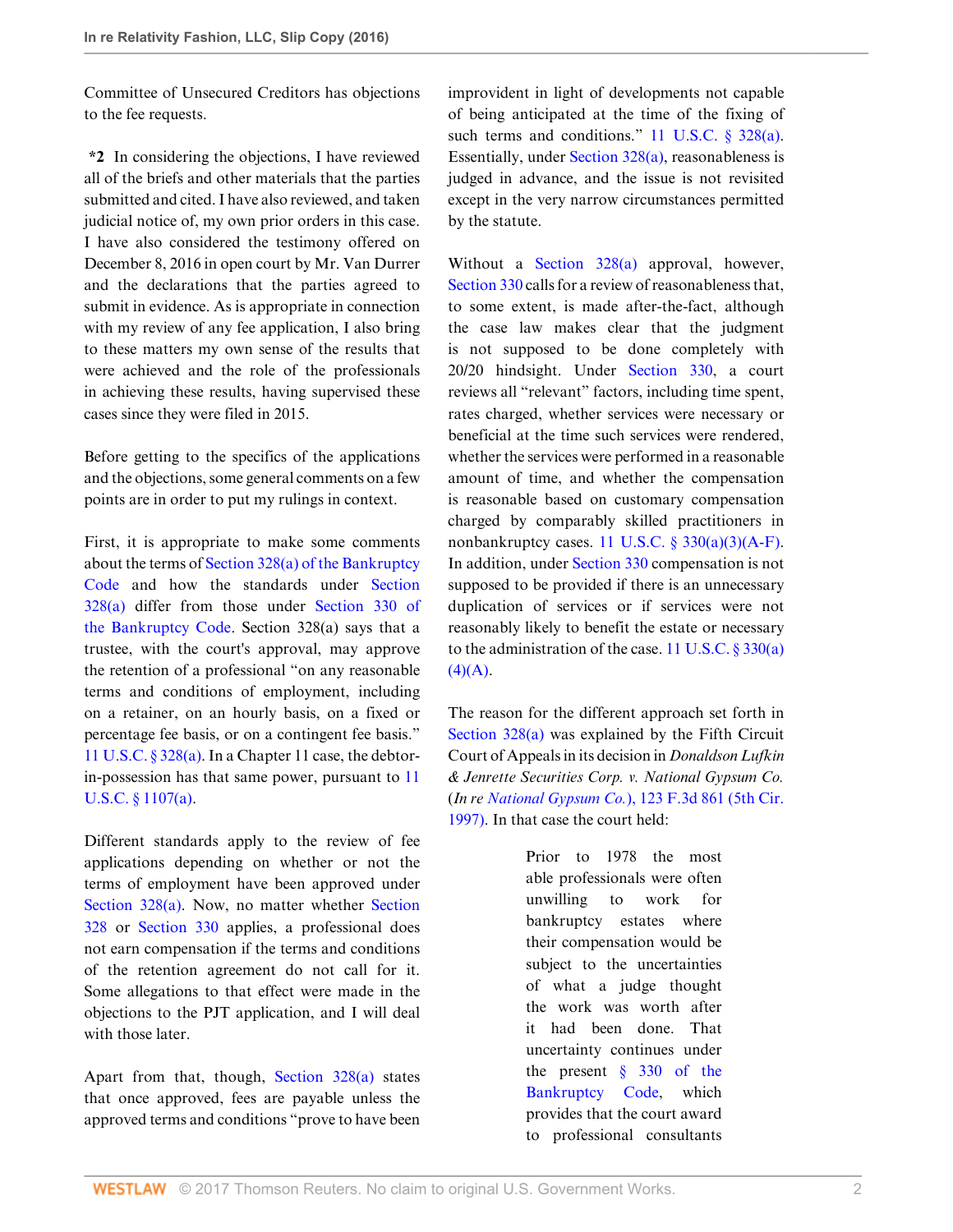'reasonable compensation' based on relevant factors of time and comparable costs, etc. Under present [§](http://www.westlaw.com/Link/Document/FullText?findType=L&pubNum=1000546&cite=11USCAS328&originatingDoc=Ib5bf714013aa11e7afe7804507f6db3f&refType=LQ&originationContext=document&vr=3.0&rs=cblt1.0&transitionType=DocumentItem&contextData=(sc.Search)) [328](http://www.westlaw.com/Link/Document/FullText?findType=L&pubNum=1000546&cite=11USCAS328&originatingDoc=Ib5bf714013aa11e7afe7804507f6db3f&refType=LQ&originationContext=document&vr=3.0&rs=cblt1.0&transitionType=DocumentItem&contextData=(sc.Search)) the professional may avoid that uncertainty by obtaining court approval of compensation agreed to with the trustee (or debtor or committee).

**\*3** *Id.* at 862. The Court in *National Gypsum* went on to say:

> If the most competent professionals are to be available for complicated capital restructuring and the development of successful corporate reorganization, they must know what they will receive for their expertise and commitment. Courts must protect those agreements and expectations, once found to be acceptable.

## *Id.* at 862-63.

In other words, Section  $328(a)$  reflects the view that professionals are entitled to know what they are likely to be paid for their work. If you agree to hire someone on a flat fee or percentage-fee basis, there should be some comfort that the compensation will be paid and that a court will not simply impose a new and different deal after all the work has been done.

Second, it is appropriate to make some comments about investment banker compensation in general, and in particular about so-called transaction fees, because there is often a lot of confusion about just what they represent.

As I explained above, it is common that an investment banker retention includes a provision for payment of monthly fees as well as transaction fees. Investment bankers' main compensation is through transaction fees. Those fees usually are contingent on the consummation of a transaction

so that they are not paid if a transaction does not occur. But apart from that condition, they often have no other requirements. They often merely require that the transaction occur with no other conditions whatsoever.

Usually, but not always, the transaction fees are independent of the amount of time it takes to complete the transaction, the involvement of other people, et cetera. They are just tied to the fact that a transaction occurred, although the parties are free to add other conditions and qualifications if they think it is appropriate and if they negotiate such terms.

Transaction fees are not unique to bankruptcy. It has long been the practice of investment bankers to charge for their services in this exact same way outside of bankruptcy. There is also a long line of cases in which New York courts in particular have reviewed and upheld and enforced this transaction fee structure. *See*, for example, *Oppenheimer & Co. Inc. v. Metal Management, Inc.*, 2011 U.S. Dist. LEXIS 67762, at \*24-30 (S.D.N.Y. 2011); *[Deutsche](http://www.westlaw.com/Link/Document/FullText?findType=Y&serNum=2017155838&pubNum=0004637&originatingDoc=Ib5bf714013aa11e7afe7804507f6db3f&refType=RP&fi=co_pp_sp_4637_668&originationContext=document&vr=3.0&rs=cblt1.0&transitionType=DocumentItem&contextData=(sc.Search)#co_pp_sp_4637_668) [Bank Securities, Inc. v. Rhodes](http://www.westlaw.com/Link/Document/FullText?findType=Y&serNum=2017155838&pubNum=0004637&originatingDoc=Ib5bf714013aa11e7afe7804507f6db3f&refType=RP&fi=co_pp_sp_4637_668&originationContext=document&vr=3.0&rs=cblt1.0&transitionType=DocumentItem&contextData=(sc.Search)#co_pp_sp_4637_668)*, 578 F.Supp.2d 652, [668 \(S.D.N.Y. 2008\);](http://www.westlaw.com/Link/Document/FullText?findType=Y&serNum=2017155838&pubNum=0004637&originatingDoc=Ib5bf714013aa11e7afe7804507f6db3f&refType=RP&fi=co_pp_sp_4637_668&originationContext=document&vr=3.0&rs=cblt1.0&transitionType=DocumentItem&contextData=(sc.Search)#co_pp_sp_4637_668) *[CIBC World Markets Corp.](http://www.westlaw.com/Link/Document/FullText?findType=Y&serNum=2001830589&pubNum=0004637&originatingDoc=Ib5bf714013aa11e7afe7804507f6db3f&refType=RP&fi=co_pp_sp_4637_611&originationContext=document&vr=3.0&rs=cblt1.0&transitionType=DocumentItem&contextData=(sc.Search)#co_pp_sp_4637_611) v. TechTrader, Inc.*[, 183 F.Supp.2d 605, 611-12](http://www.westlaw.com/Link/Document/FullText?findType=Y&serNum=2001830589&pubNum=0004637&originatingDoc=Ib5bf714013aa11e7afe7804507f6db3f&refType=RP&fi=co_pp_sp_4637_611&originationContext=document&vr=3.0&rs=cblt1.0&transitionType=DocumentItem&contextData=(sc.Search)#co_pp_sp_4637_611) [\(S.D.N.Y. 2001\);](http://www.westlaw.com/Link/Document/FullText?findType=Y&serNum=2001830589&pubNum=0004637&originatingDoc=Ib5bf714013aa11e7afe7804507f6db3f&refType=RP&fi=co_pp_sp_4637_611&originationContext=document&vr=3.0&rs=cblt1.0&transitionType=DocumentItem&contextData=(sc.Search)#co_pp_sp_4637_611) *[Chase Manhattan Bank, N.A. v.](http://www.westlaw.com/Link/Document/FullText?findType=Y&serNum=1994210916&pubNum=0000345&originatingDoc=Ib5bf714013aa11e7afe7804507f6db3f&refType=RP&fi=co_pp_sp_345_198&originationContext=document&vr=3.0&rs=cblt1.0&transitionType=DocumentItem&contextData=(sc.Search)#co_pp_sp_345_198) Remington Products, Inc.*[, 865 F.Supp. 194, 198-99](http://www.westlaw.com/Link/Document/FullText?findType=Y&serNum=1994210916&pubNum=0000345&originatingDoc=Ib5bf714013aa11e7afe7804507f6db3f&refType=RP&fi=co_pp_sp_345_198&originationContext=document&vr=3.0&rs=cblt1.0&transitionType=DocumentItem&contextData=(sc.Search)#co_pp_sp_345_198) [\(S.D.N.Y. 1994\);](http://www.westlaw.com/Link/Document/FullText?findType=Y&serNum=1994210916&pubNum=0000345&originatingDoc=Ib5bf714013aa11e7afe7804507f6db3f&refType=RP&fi=co_pp_sp_345_198&originationContext=document&vr=3.0&rs=cblt1.0&transitionType=DocumentItem&contextData=(sc.Search)#co_pp_sp_345_198) *[PaineWebber Inc. v. Campeau](http://www.westlaw.com/Link/Document/FullText?findType=Y&serNum=1987117703&pubNum=0000345&originatingDoc=Ib5bf714013aa11e7afe7804507f6db3f&refType=RP&fi=co_pp_sp_345_105&originationContext=document&vr=3.0&rs=cblt1.0&transitionType=DocumentItem&contextData=(sc.Search)#co_pp_sp_345_105) Corp.*[, 670 F.Supp. 100, 105 \(S.D.N.Y. 1987\)](http://www.westlaw.com/Link/Document/FullText?findType=Y&serNum=1987117703&pubNum=0000345&originatingDoc=Ib5bf714013aa11e7afe7804507f6db3f&refType=RP&fi=co_pp_sp_345_105&originationContext=document&vr=3.0&rs=cblt1.0&transitionType=DocumentItem&contextData=(sc.Search)#co_pp_sp_345_105); *see also [FleetBoston Robertson Stephens Inc. v.](http://www.westlaw.com/Link/Document/FullText?findType=Y&serNum=2001985730&pubNum=0004637&originatingDoc=Ib5bf714013aa11e7afe7804507f6db3f&refType=RP&fi=co_pp_sp_4637_1197&originationContext=document&vr=3.0&rs=cblt1.0&transitionType=DocumentItem&contextData=(sc.Search)#co_pp_sp_4637_1197) Innovex Inc.*[, 172 F.Supp.2d 1190, 1197 \(D. Minn.](http://www.westlaw.com/Link/Document/FullText?findType=Y&serNum=2001985730&pubNum=0004637&originatingDoc=Ib5bf714013aa11e7afe7804507f6db3f&refType=RP&fi=co_pp_sp_4637_1197&originationContext=document&vr=3.0&rs=cblt1.0&transitionType=DocumentItem&contextData=(sc.Search)#co_pp_sp_4637_1197) [2001\)](http://www.westlaw.com/Link/Document/FullText?findType=Y&serNum=2001985730&pubNum=0004637&originatingDoc=Ib5bf714013aa11e7afe7804507f6db3f&refType=RP&fi=co_pp_sp_4637_1197&originationContext=document&vr=3.0&rs=cblt1.0&transitionType=DocumentItem&contextData=(sc.Search)#co_pp_sp_4637_1197) (upholding such fee structures and terms of employment after applying New York law). These cases make clear that the transaction fee structure is common in the investment banking industry. Each of these decisions also confirmed that the banker only needed to comply with the terms of its retention agreement in order to be paid. Each case rejected efforts by parties to import other terms in the agreement; they rejected claims, for example, that a banker had not played a pivotal role in a transaction, or had not identified the party with whom the final transaction actually was completed, unless those requirements explicitly appeared in the bankers' retention agreement.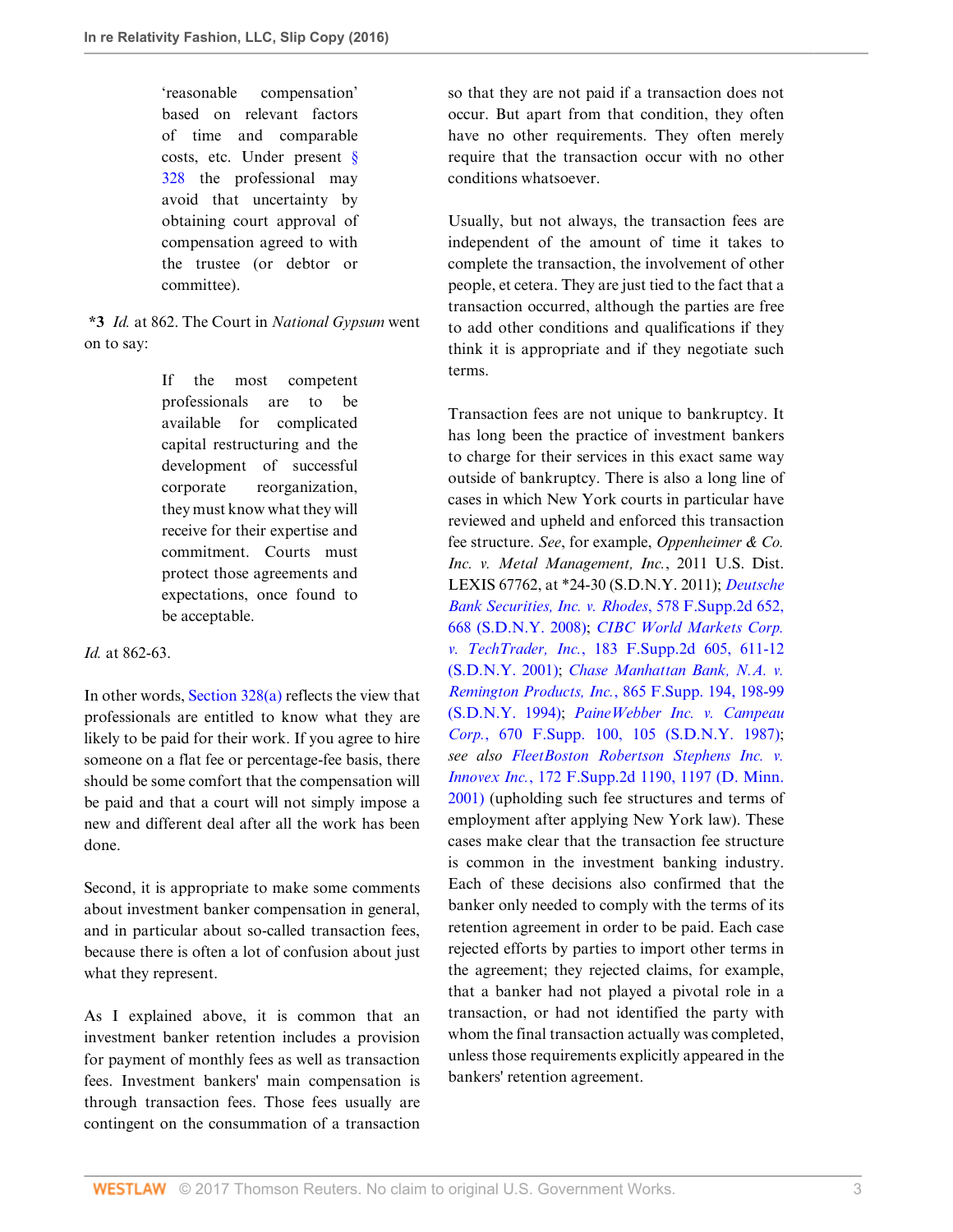**\*4** In bankruptcy cases, some decisions and many submissions by parties reflect a misunderstanding about the transaction fees that are charged by investment bankers. Sometimes this is a problem of labels that are loosely applied. For example, in some cases the parties' submissions treat transaction fees as though they are requests for bonuses—what some courts refer to as "fee enhancements." Other parties and courts refer to transaction fees as "success fees" and, having applied that label, then treat the transaction fees as though they implicitly require a special kind of success in order to be earned.

There are, in fact, instances in bankruptcy in which a professional reserves the right to seek (or without having reserved such a right, seeks) a discretionary fee enhancement or success fee which is equivalent to a bonus. It is very important, however, to distinguish those cases from cases in which ordinary transaction fees are sought. Transaction fees are part of the standard, negotiated, base compensation for the investment banker, as confirmed in the New York cases I cited. They are not requests for bonuses above and beyond the approved compensation. Cases that address requests for extra compensation, beyond what is provided for in the retention agreement, really deal with entirely different matters.

For example, the objectors have cited the decision by Judge Glenn in *[In re Residential Capital,](http://www.westlaw.com/Link/Document/FullText?findType=Y&serNum=2032672622&pubNum=0000164&originatingDoc=Ib5bf714013aa11e7afe7804507f6db3f&refType=RP&originationContext=document&vr=3.0&rs=cblt1.0&transitionType=DocumentItem&contextData=(sc.Search)) LLC*[, 504 B.R. 358 \(Bankr. S.D.N.Y. 2014\)](http://www.westlaw.com/Link/Document/FullText?findType=Y&serNum=2032672622&pubNum=0000164&originatingDoc=Ib5bf714013aa11e7afe7804507f6db3f&refType=RP&originationContext=document&vr=3.0&rs=cblt1.0&transitionType=DocumentItem&contextData=(sc.Search)). That case involved a request for compensation by a court-approved chief restructuring officer. The retention agreement for that professional provided for compensation at an hourly rate. However, the retention agreement said that the professional could ask for an extra "success fee" at the end of the case, but only if the debtor and the unsecured creditors' committee, in their sole discretion, thought it was warranted.

In *Residential Capital*, the proposed extra fee emphatically was not part of the negotiated base compensation for the professional's work. It was understood that it might never be paid and that it effectively was a potential bonus that was entirely

under the control of, and at the discretion of, the debtor, the committee, and the court.

It is entirely appropriate, if a bonus is being sought, as in the *Residential Capital* case, to look closely at the quality of the work done, the results achieved, and especially the role of the professional in achieving those results, in order to see whether they are such as to warrant a bonus above and beyond the previously agreed compensation. It is utterly wrong, however, to cite the *Residential Capital* case as though it sets forth a standard that must be met when an investment banker applies for final approval of its transaction fee. The transaction fee is not a bonus, and there is no reason why allowance of the transaction fee should be subject to the same standards as a request for payment of a bonus.

The objectors have also cited to the decision by Judge Morris in *[In re Northwest Airlines Corp.](http://www.westlaw.com/Link/Document/FullText?findType=Y&serNum=2018145841&pubNum=0000164&originatingDoc=Ib5bf714013aa11e7afe7804507f6db3f&refType=RP&originationContext=document&vr=3.0&rs=cblt1.0&transitionType=DocumentItem&contextData=(sc.Search))*, 400 [B.R. 393 \(Bankr. S.D.N.Y. 2009\).](http://www.westlaw.com/Link/Document/FullText?findType=Y&serNum=2018145841&pubNum=0000164&originatingDoc=Ib5bf714013aa11e7afe7804507f6db3f&refType=RP&originationContext=document&vr=3.0&rs=cblt1.0&transitionType=DocumentItem&contextData=(sc.Search)) However, that case also involved a request for extra compensation above and beyond the prior agreed terms and conditions of employment. In *Northwest Airlines*, Lazard sought a fee that it called a completion fee, but its retention agreement and order did not provide for the payment of such a fee. Instead, the retention agreement merely said that Lazard would receive monthly fees. The only reference to a completion fee was a statement that the committee and Lazard agreed to defer consideration of the possibility of such a fee until the end of the case. When Lazard sought such a fee, the United States Trustee objected that Lazard's request amounted to a request for a fee enhancement or bonus, and Judge Morris denied the request.

**\*5** As with the *Residential Capital* case, I think it is wrong to treat the *Northwest Airlines* case as though it involves the same things as the transaction fees that ordinarily are sought by investment bankers. And it is wrong to suggest that an investment banker cannot receive its transaction fee unless it makes the same showing that a professional would have to make in order to receive a discretionary extra-contractual bonus. There is a big difference between a discretionary bonus and a percentagebased or flat fee that is the base compensation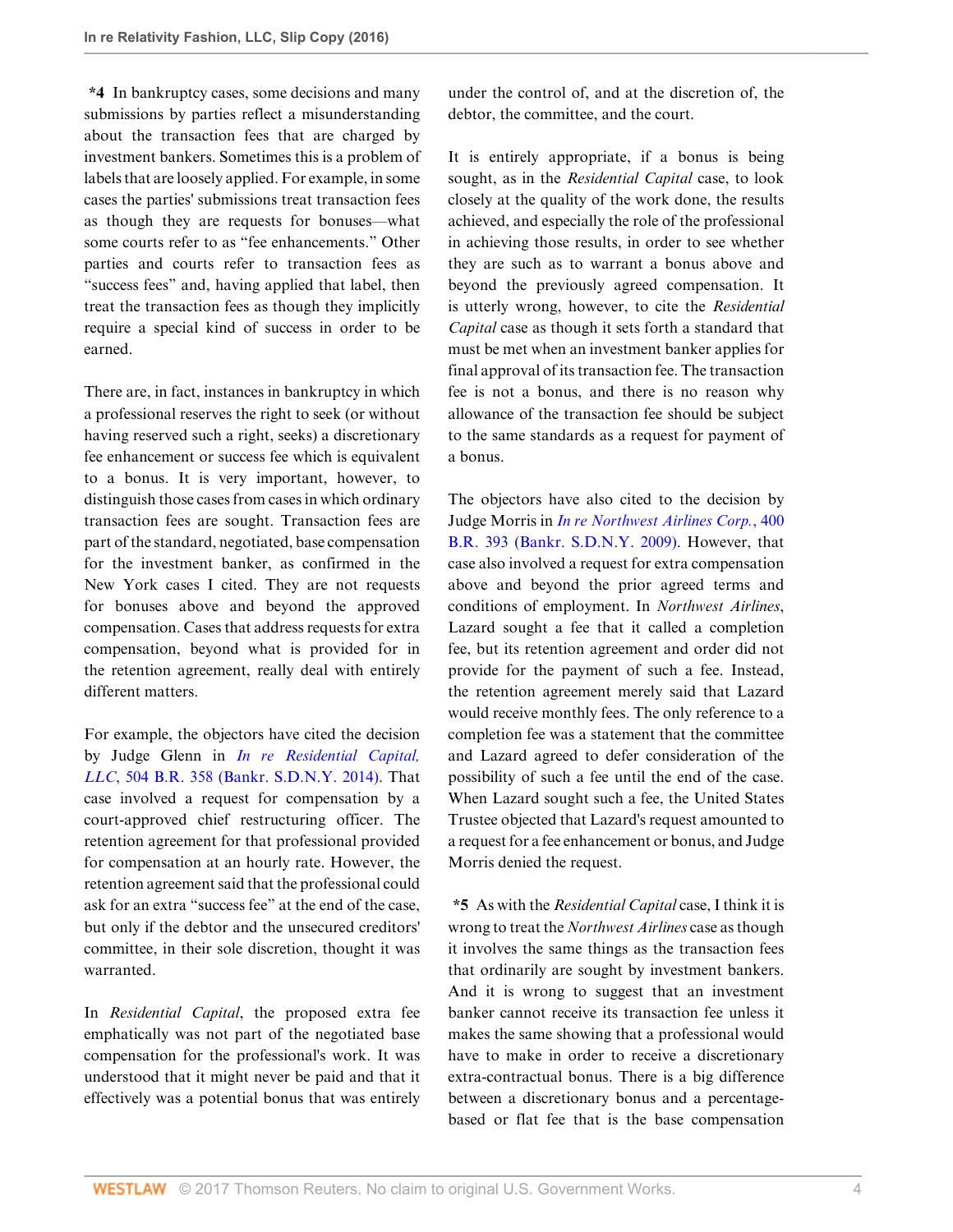for the professional's work. Courts that consider applications for the payment of transaction fees should not be confused by the labels that people apply and should instead look at exactly what compensation is sought and the terms under which it is being sought.

I should also note that this same misunderstanding appears in some cases in which courts have attempted to calculate an investment banker's compensation based on inferred hourly rates. These are cases that have also been cited to me by the objectors, and they represent an approach that the objectors have urged me to take here. More particularly, some decisions have calculated an implied hourly rate for investment bankers, and they have done so so using only the monthly fees, which then are divided by the number of hours actually worked. But that mathematical approach presumes that the monthly fees, standing by themselves, are expected to constitute full compensation for the underlying work and that the transaction fee, somehow, is just an extra bonus form of compensation. For the reasons I have already said, I believe that is a false understanding of what the fees represent. If one really wanted to know what an investment banker's implicit hourly rate or expected hourly rate was, one would need to calculate the total expected fee, *including* the transaction fee, and divide that by the expected time required to accomplish the transaction. Looking only at the monthly fees results in a mathematically incorrect calculation.

In fact, if one were to calculate implicit "hourly" rates using only the monthly fees as a starting point (as the objectors urge me to do in this case), then by definition the calculation would always show that the monthly fees have already covered the reasonable hourly rates. They would do so because the calculation would have started with the false assumption that the monthly fees represent the full expected compensation for all of the work that was done.

Third, the parties in this case have referred to the socalled Blackstone Protocol, and some history and commentary on this is appropriate.

Effectively, the so-called Blackstone Protocol represents a negotiated truce between investment banks and the Office of the United States Trustee for the Southern District of New York. Historically, the United States Trustee has been a much larger opponent of [Section 328\(a\)](http://www.westlaw.com/Link/Document/FullText?findType=L&pubNum=1000546&cite=11USCAS328&originatingDoc=Ib5bf714013aa11e7afe7804507f6db3f&refType=SP&originationContext=document&vr=3.0&rs=cblt1.0&transitionType=DocumentItem&contextData=(sc.Search)#co_pp_8b3b0000958a4) approvals than other parties have been. To some extent, this is based on a philosophical view that retentions and fees should always be reviewed after-the-fact. Other parties, including creditors' committees, sometimes object on similar grounds. But more often, they do not; and more often than not, those objections fade away. Sometimes committees object and then withdraw their objections when the committee reaches the point of hiring its own advisors who typically want [Section 328\(a\)](http://www.westlaw.com/Link/Document/FullText?findType=L&pubNum=1000546&cite=11USCAS328&originatingDoc=Ib5bf714013aa11e7afe7804507f6db3f&refType=SP&originationContext=document&vr=3.0&rs=cblt1.0&transitionType=DocumentItem&contextData=(sc.Search)#co_pp_8b3b0000958a4) approval of their own fees.

The Blackstone Protocol was an arrangement that started in the Southern District of New York, I believe. It says, in effect, that parties are bound by the [Section 328\(a\)](http://www.westlaw.com/Link/Document/FullText?findType=L&pubNum=1000546&cite=11USCAS328&originatingDoc=Ib5bf714013aa11e7afe7804507f6db3f&refType=SP&originationContext=document&vr=3.0&rs=cblt1.0&transitionType=DocumentItem&contextData=(sc.Search)#co_pp_8b3b0000958a4) standards, except for the United States Trustee, which has the right to object on [Section 330](http://www.westlaw.com/Link/Document/FullText?findType=L&pubNum=1000611&cite=11USCAS330&originatingDoc=Ib5bf714013aa11e7afe7804507f6db3f&refType=LQ&originationContext=document&vr=3.0&rs=cblt1.0&transitionType=DocumentItem&contextData=(sc.Search)) grounds. The United States Trustee confirmed during the hearing on December 8 that it has very rarely invoked this right.

**\*6** A similar approach is now reflected in orders entered in Delaware, although historically there was more litigation over the issue in Delaware. Some bankers sought modified versions of the New York Blackstone Protocol when they were retained in Delaware. The primary focus of the limitation was an effort to obtain an agreement that the United States Trustee could object on [Section 330](http://www.westlaw.com/Link/Document/FullText?findType=L&pubNum=1000611&cite=11USCAS330&originatingDoc=Ib5bf714013aa11e7afe7804507f6db3f&refType=LQ&originationContext=document&vr=3.0&rs=cblt1.0&transitionType=DocumentItem&contextData=(sc.Search)) grounds, but that the reasonableness of fees would not be based on hourly rate criteria. As just one example of such an order, I cite to the order entered in *In re GWLS Holdings, Inc.*, case number 08-12430 (Bankr. D. Del. December 5, 2008), docket number 263. I will not provide a further detailed history of the Delaware developments, because I do not have time to reconstruct it, and because it is not really necessary here.

For a time, in Delaware, the issue was the source of heated negotiations between the United States Trustee and the bankers, that often were resolved and that less often produced actual litigation. But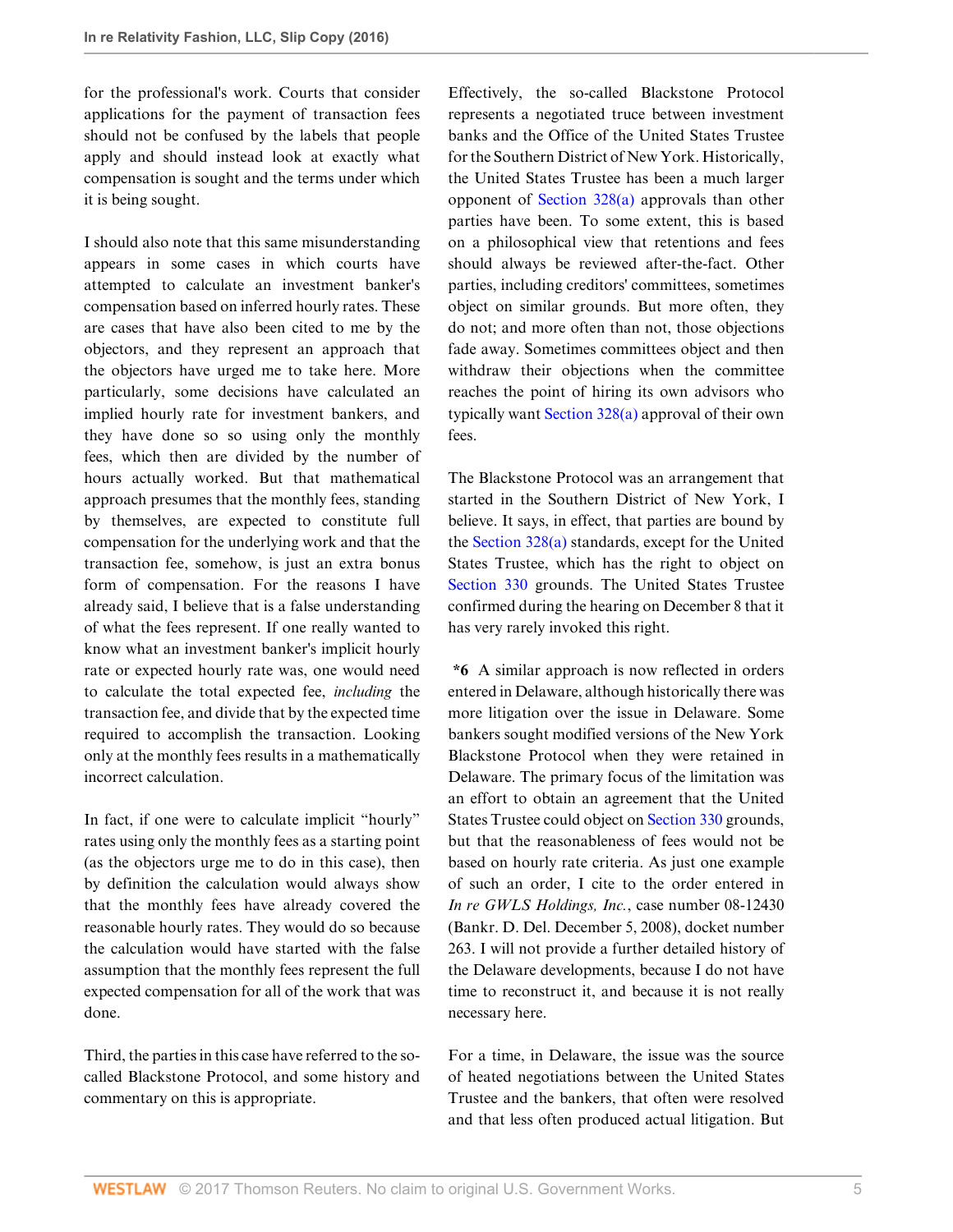eventually the parties stopped fighting over the issue. I think one reason was that some bankers did not want to fight over it, and it was hard for bankers to ask for limitations on the United States Trustee's objection rights if other bankers in similar positions did not think those limits were needed. So eventually the same Southern District of New York language began to become common in the Delaware retention orders as well.

The language, as agreed, says that the United States Trustee may object on all grounds set forth in [Section 330 of the Bankruptcy Code,](http://www.westlaw.com/Link/Document/FullText?findType=L&pubNum=1000611&cite=11USCAS330&originatingDoc=Ib5bf714013aa11e7afe7804507f6db3f&refType=LQ&originationContext=document&vr=3.0&rs=cblt1.0&transitionType=DocumentItem&contextData=(sc.Search)) but it typically bars other parties from doing so. In effect, the Blackstone Protocol creates a hybrid situation in which the court must apply or may apply the [Section 330](http://www.westlaw.com/Link/Document/FullText?findType=L&pubNum=1000611&cite=11USCAS330&originatingDoc=Ib5bf714013aa11e7afe7804507f6db3f&refType=LQ&originationContext=document&vr=3.0&rs=cblt1.0&transitionType=DocumentItem&contextData=(sc.Search)) standards to an objection made by the U.S. Trustee, but otherwise must apply [Section](http://www.westlaw.com/Link/Document/FullText?findType=L&pubNum=1000546&cite=11USCAS328&originatingDoc=Ib5bf714013aa11e7afe7804507f6db3f&refType=SP&originationContext=document&vr=3.0&rs=cblt1.0&transitionType=DocumentItem&contextData=(sc.Search)#co_pp_8b3b0000958a4) [328\(a\).](http://www.westlaw.com/Link/Document/FullText?findType=L&pubNum=1000546&cite=11USCAS328&originatingDoc=Ib5bf714013aa11e7afe7804507f6db3f&refType=SP&originationContext=document&vr=3.0&rs=cblt1.0&transitionType=DocumentItem&contextData=(sc.Search)#co_pp_8b3b0000958a4)

Frankly, it is not at all clear that Congress contemplated this kind of hybrid approach when it enacted [Section 328\(a\)](http://www.westlaw.com/Link/Document/FullText?findType=L&pubNum=1000546&cite=11USCAS328&originatingDoc=Ib5bf714013aa11e7afe7804507f6db3f&refType=SP&originationContext=document&vr=3.0&rs=cblt1.0&transitionType=DocumentItem&contextData=(sc.Search)#co_pp_8b3b0000958a4). *See, e.g., [Riker, Danzig,](http://www.westlaw.com/Link/Document/FullText?findType=Y&serNum=2017827973&pubNum=0000506&originatingDoc=Ib5bf714013aa11e7afe7804507f6db3f&refType=RP&originationContext=document&vr=3.0&rs=cblt1.0&transitionType=DocumentItem&contextData=(sc.Search)) [Scherer, Hyland & Perretti v. Official Committee](http://www.westlaw.com/Link/Document/FullText?findType=Y&serNum=2017827973&pubNum=0000506&originatingDoc=Ib5bf714013aa11e7afe7804507f6db3f&refType=RP&originationContext=document&vr=3.0&rs=cblt1.0&transitionType=DocumentItem&contextData=(sc.Search)) [of Unsecured Creditors](http://www.westlaw.com/Link/Document/FullText?findType=Y&serNum=2017827973&pubNum=0000506&originatingDoc=Ib5bf714013aa11e7afe7804507f6db3f&refType=RP&originationContext=document&vr=3.0&rs=cblt1.0&transitionType=DocumentItem&contextData=(sc.Search))* (*In re Smart World Technologies, LLC*[\), 552 F.3d 228 \(2d Cir. 2009\)](http://www.westlaw.com/Link/Document/FullText?findType=Y&serNum=2017827973&pubNum=0000506&originatingDoc=Ib5bf714013aa11e7afe7804507f6db3f&refType=RP&originationContext=document&vr=3.0&rs=cblt1.0&transitionType=DocumentItem&contextData=(sc.Search)). In *In re Smart World Technologies*, the court referred to [Sections 328](http://www.westlaw.com/Link/Document/FullText?findType=L&pubNum=1000546&cite=11USCAS328&originatingDoc=Ib5bf714013aa11e7afe7804507f6db3f&refType=LQ&originationContext=document&vr=3.0&rs=cblt1.0&transitionType=DocumentItem&contextData=(sc.Search)) and [330](http://www.westlaw.com/Link/Document/FullText?findType=L&pubNum=1000546&cite=11USCAS330&originatingDoc=Ib5bf714013aa11e7afe7804507f6db3f&refType=LQ&originationContext=document&vr=3.0&rs=cblt1.0&transitionType=DocumentItem&contextData=(sc.Search)) as being "mutually exclusive," and held that a court may not conduct a [Section 330](http://www.westlaw.com/Link/Document/FullText?findType=L&pubNum=1000611&cite=11USCAS330&originatingDoc=Ib5bf714013aa11e7afe7804507f6db3f&refType=LQ&originationContext=document&vr=3.0&rs=cblt1.0&transitionType=DocumentItem&contextData=(sc.Search)) inquiry if there has been a [Section](http://www.westlaw.com/Link/Document/FullText?findType=L&pubNum=1000546&cite=11USCAS328&originatingDoc=Ib5bf714013aa11e7afe7804507f6db3f&refType=SP&originationContext=document&vr=3.0&rs=cblt1.0&transitionType=DocumentItem&contextData=(sc.Search)#co_pp_8b3b0000958a4) [328\(a\)](http://www.westlaw.com/Link/Document/FullText?findType=L&pubNum=1000546&cite=11USCAS328&originatingDoc=Ib5bf714013aa11e7afe7804507f6db3f&refType=SP&originationContext=document&vr=3.0&rs=cblt1.0&transitionType=DocumentItem&contextData=(sc.Search)#co_pp_8b3b0000958a4) approval. *Id.* [at 233](http://www.westlaw.com/Link/Document/FullText?findType=Y&serNum=2017827973&pubNum=0000506&originatingDoc=Ib5bf714013aa11e7afe7804507f6db3f&refType=RP&fi=co_pp_sp_506_233&originationContext=document&vr=3.0&rs=cblt1.0&transitionType=DocumentItem&contextData=(sc.Search)#co_pp_sp_506_233).

The *Smart World* case did not involve an agreement of the kind we have here, so it did not rule on whether the hybrid approach reflected in the Blackstone Protocol is permitted under [Sections](http://www.westlaw.com/Link/Document/FullText?findType=L&pubNum=1000546&cite=11USCAS328&originatingDoc=Ib5bf714013aa11e7afe7804507f6db3f&refType=LQ&originationContext=document&vr=3.0&rs=cblt1.0&transitionType=DocumentItem&contextData=(sc.Search)) [328](http://www.westlaw.com/Link/Document/FullText?findType=L&pubNum=1000546&cite=11USCAS328&originatingDoc=Ib5bf714013aa11e7afe7804507f6db3f&refType=LQ&originationContext=document&vr=3.0&rs=cblt1.0&transitionType=DocumentItem&contextData=(sc.Search)) and [330](http://www.westlaw.com/Link/Document/FullText?findType=L&pubNum=1000546&cite=11USCAS330&originatingDoc=Ib5bf714013aa11e7afe7804507f6db3f&refType=LQ&originationContext=document&vr=3.0&rs=cblt1.0&transitionType=DocumentItem&contextData=(sc.Search)). The best justification for the Blackstone Protocol that I have been able to theorize is that the hybrid standard of review to which the parties have agreed is, in effect, one of the approved terms of employment that is approved under [Section 328\(a\)](http://www.westlaw.com/Link/Document/FullText?findType=L&pubNum=1000546&cite=11USCAS328&originatingDoc=Ib5bf714013aa11e7afe7804507f6db3f&refType=SP&originationContext=document&vr=3.0&rs=cblt1.0&transitionType=DocumentItem&contextData=(sc.Search)#co_pp_8b3b0000958a4), so that one of the approved terms is that the United States Trustee may object on [Section 330](http://www.westlaw.com/Link/Document/FullText?findType=L&pubNum=1000611&cite=11USCAS330&originatingDoc=Ib5bf714013aa11e7afe7804507f6db3f&refType=LQ&originationContext=document&vr=3.0&rs=cblt1.0&transitionType=DocumentItem&contextData=(sc.Search)) grounds while no other party is permitted to do so. The United States Trustee's objection rights, in other words, are made part of the agreed terms of retention that are protected by [Section 328\(a\).](http://www.westlaw.com/Link/Document/FullText?findType=L&pubNum=1000546&cite=11USCAS328&originatingDoc=Ib5bf714013aa11e7afe7804507f6db3f&refType=SP&originationContext=document&vr=3.0&rs=cblt1.0&transitionType=DocumentItem&contextData=(sc.Search)#co_pp_8b3b0000958a4)

The fact that such rights are reserved for the United States Trustee does not mean that anyone else can assert objections under [Section 330.](http://www.westlaw.com/Link/Document/FullText?findType=L&pubNum=1000611&cite=11USCAS330&originatingDoc=Ib5bf714013aa11e7afe7804507f6db3f&refType=LQ&originationContext=document&vr=3.0&rs=cblt1.0&transitionType=DocumentItem&contextData=(sc.Search)) The whole idea of the approved terms and of the Protocol is that only the United States Trustee can assert [Section 330](http://www.westlaw.com/Link/Document/FullText?findType=L&pubNum=1000611&cite=11USCAS330&originatingDoc=Ib5bf714013aa11e7afe7804507f6db3f&refType=LQ&originationContext=document&vr=3.0&rs=cblt1.0&transitionType=DocumentItem&contextData=(sc.Search)) objections. If, as described above, this limitation is one of the approved terms and conditions of employment under [Section 328\(a\)](http://www.westlaw.com/Link/Document/FullText?findType=L&pubNum=1000546&cite=11USCAS328&originatingDoc=Ib5bf714013aa11e7afe7804507f6db3f&refType=SP&originationContext=document&vr=3.0&rs=cblt1.0&transitionType=DocumentItem&contextData=(sc.Search)#co_pp_8b3b0000958a4), then that approved term cannot be changed unless it is found to have been "improvident in light of developments not capable of being anticipated at the time." 11 U.S.C.  $\S$  328(a). A court cannot after-the-fact change the standards that apply to objections filed by other parties, or change the terms on which other parties may object to fee applications, any more than the court could elect to apply a [Section 330](http://www.westlaw.com/Link/Document/FullText?findType=L&pubNum=1000611&cite=11USCAS330&originatingDoc=Ib5bf714013aa11e7afe7804507f6db3f&refType=LQ&originationContext=document&vr=3.0&rs=cblt1.0&transitionType=DocumentItem&contextData=(sc.Search)) standard in the *Smart World* case.

**\*7** It would completely undermine [Section 328\(a\)](http://www.westlaw.com/Link/Document/FullText?findType=L&pubNum=1000546&cite=11USCAS328&originatingDoc=Ib5bf714013aa11e7afe7804507f6db3f&refType=SP&originationContext=document&vr=3.0&rs=cblt1.0&transitionType=DocumentItem&contextData=(sc.Search)#co_pp_8b3b0000958a4) if all a court needed to do after approving a [section](http://www.westlaw.com/Link/Document/FullText?findType=L&pubNum=1000546&cite=11USCAS328&originatingDoc=Ib5bf714013aa11e7afe7804507f6db3f&refType=SP&originationContext=document&vr=3.0&rs=cblt1.0&transitionType=DocumentItem&contextData=(sc.Search)#co_pp_8b3b0000958a4) [328\(a\)](http://www.westlaw.com/Link/Document/FullText?findType=L&pubNum=1000546&cite=11USCAS328&originatingDoc=Ib5bf714013aa11e7afe7804507f6db3f&refType=SP&originationContext=document&vr=3.0&rs=cblt1.0&transitionType=DocumentItem&contextData=(sc.Search)#co_pp_8b3b0000958a4) retention was to appoint a new party with standing to object and to give that new party the right to make objections on grounds other than [Section 328\(a\).](http://www.westlaw.com/Link/Document/FullText?findType=L&pubNum=1000546&cite=11USCAS328&originatingDoc=Ib5bf714013aa11e7afe7804507f6db3f&refType=SP&originationContext=document&vr=3.0&rs=cblt1.0&transitionType=DocumentItem&contextData=(sc.Search)#co_pp_8b3b0000958a4) Under *Smart World*, a court is forbidden from doing that. Once the arrangement is approved and becomes part of the approved terms of employment, it is locked in. If those approved terms of employment say that only the United States Trustee has a right to assert [Section 330](http://www.westlaw.com/Link/Document/FullText?findType=L&pubNum=1000611&cite=11USCAS330&originatingDoc=Ib5bf714013aa11e7afe7804507f6db3f&refType=LQ&originationContext=document&vr=3.0&rs=cblt1.0&transitionType=DocumentItem&contextData=(sc.Search)) objections, then that is also a term that is locked in.

Exactly what it means for the United States Trustee to reserve rights to object under [Section 330](http://www.westlaw.com/Link/Document/FullText?findType=L&pubNum=1000611&cite=11USCAS330&originatingDoc=Ib5bf714013aa11e7afe7804507f6db3f&refType=LQ&originationContext=document&vr=3.0&rs=cblt1.0&transitionType=DocumentItem&contextData=(sc.Search)) is, frankly, not clear. There is some suggestion in the papers in this case, for example, that I should treat this reserved right as though it means that no pre-approval of the transaction fees had been given at all, and as though there had been no prior determination as to the reasonableness of the fees or as to whether the fees were consistent with market standards. But I approved the fees under [Section](http://www.westlaw.com/Link/Document/FullText?findType=L&pubNum=1000546&cite=11USCAS328&originatingDoc=Ib5bf714013aa11e7afe7804507f6db3f&refType=SP&originationContext=document&vr=3.0&rs=cblt1.0&transitionType=DocumentItem&contextData=(sc.Search)#co_pp_8b3b0000958a4) [328\(a\)](http://www.westlaw.com/Link/Document/FullText?findType=L&pubNum=1000546&cite=11USCAS328&originatingDoc=Ib5bf714013aa11e7afe7804507f6db3f&refType=SP&originationContext=document&vr=3.0&rs=cblt1.0&transitionType=DocumentItem&contextData=(sc.Search)#co_pp_8b3b0000958a4) as to every party other than the United States Trustee. I could not do that without finding that the fees were reasonable and consistent with market standards.

I suppose one possibility is that the reservation of rights in the Blackstone Protocol means that the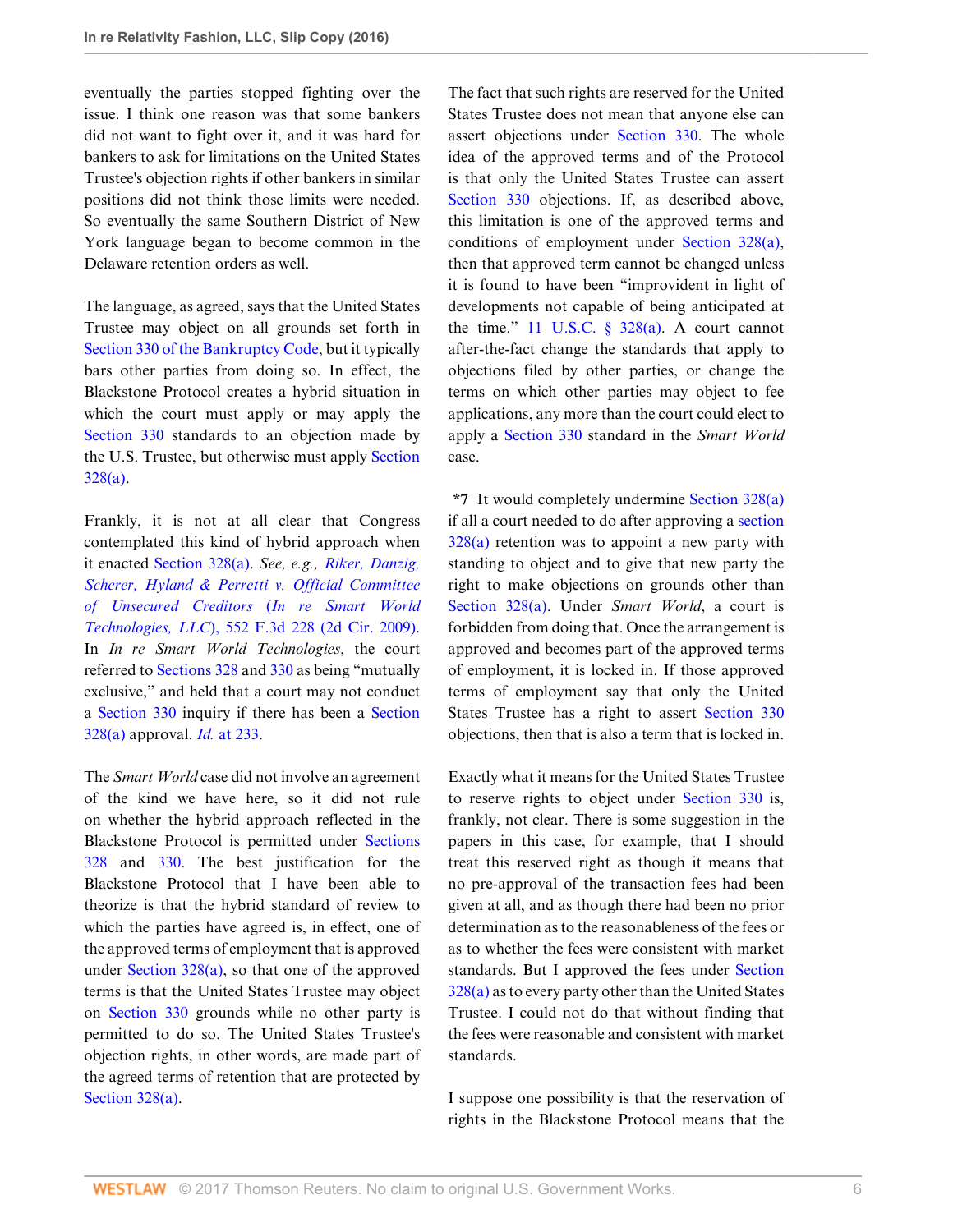United States Trustee is not collaterally estopped on the question of whether the fee is market-based and can raise that issue later. But I am not at all sure that that makes sense. Why should the United States Trustee retain a right to object after the fact on points that could have been raised and resolved at the outset? Fairness to all parties, it seems to me, means that issues that can be raised at the time of retention should be raised then, so the terms are resolved as far in advance as possible before the work is done.

The real aim of the arrangement, as I understand it, is not to postpone the litigation of issues that could and should be litigated at the outset, but instead to have greater flexibility after the fact than the literal terms of [Section 328\(a\)](http://www.westlaw.com/Link/Document/FullText?findType=L&pubNum=1000546&cite=11USCAS328&originatingDoc=Ib5bf714013aa11e7afe7804507f6db3f&refType=SP&originationContext=document&vr=3.0&rs=cblt1.0&transitionType=DocumentItem&contextData=(sc.Search)#co_pp_8b3b0000958a4) would provide. In other words, it is an effort to have flexibility to deal with changed circumstances that the parties think may be relevant but that might not be capable of being considered under the literal terms of [Section](http://www.westlaw.com/Link/Document/FullText?findType=L&pubNum=1000546&cite=11USCAS328&originatingDoc=Ib5bf714013aa11e7afe7804507f6db3f&refType=SP&originationContext=document&vr=3.0&rs=cblt1.0&transitionType=DocumentItem&contextData=(sc.Search)#co_pp_8b3b0000958a4) [328\(a\).](http://www.westlaw.com/Link/Document/FullText?findType=L&pubNum=1000546&cite=11USCAS328&originatingDoc=Ib5bf714013aa11e7afe7804507f6db3f&refType=SP&originationContext=document&vr=3.0&rs=cblt1.0&transitionType=DocumentItem&contextData=(sc.Search)#co_pp_8b3b0000958a4) Exactly what rights are conferred to the United Sates Trustee and what the proper scope of such rights should be is something I do not need to address further here for reasons I will explain.

Turning to the applications before me: as to PJT, the retention order (the "PJT Retention Order") is docket number 550 and was entered on September 21, 2015. Paragraphs 2 and 6 of the PJT Retention Order make clear that the retention is approved under [Section 328\(a\) of the Bankruptcy Code](http://www.westlaw.com/Link/Document/FullText?findType=L&pubNum=1000611&cite=11USCAS328&originatingDoc=Ib5bf714013aa11e7afe7804507f6db3f&refType=LQ&originationContext=document&vr=3.0&rs=cblt1.0&transitionType=DocumentItem&contextData=(sc.Search)). However, the PJT Retention Order also said that the United States Trustee retained all rights to respond or object to interim and final applications on all grounds, including reasonableness pursuant to [Section 330 of the Bankruptcy Code,](http://www.westlaw.com/Link/Document/FullText?findType=L&pubNum=1000611&cite=11USCAS330&originatingDoc=Ib5bf714013aa11e7afe7804507f6db3f&refType=LQ&originationContext=document&vr=3.0&rs=cblt1.0&transitionType=DocumentItem&contextData=(sc.Search)) and that the Court retained jurisdiction to consider any such objections by the United States Trustee on [Section](http://www.westlaw.com/Link/Document/FullText?findType=L&pubNum=1000611&cite=11USCAS330&originatingDoc=Ib5bf714013aa11e7afe7804507f6db3f&refType=LQ&originationContext=document&vr=3.0&rs=cblt1.0&transitionType=DocumentItem&contextData=(sc.Search)) [330](http://www.westlaw.com/Link/Document/FullText?findType=L&pubNum=1000611&cite=11USCAS330&originatingDoc=Ib5bf714013aa11e7afe7804507f6db3f&refType=LQ&originationContext=document&vr=3.0&rs=cblt1.0&transitionType=DocumentItem&contextData=(sc.Search)) grounds.

The Houlihan retention order (the "Houlihan Retention Order") similarly provides for retention under Section  $328(a)$ , and it has the same Blackstone Protocol language. In that case, however, the [Section 330](http://www.westlaw.com/Link/Document/FullText?findType=L&pubNum=1000611&cite=11USCAS330&originatingDoc=Ib5bf714013aa11e7afe7804507f6db3f&refType=LQ&originationContext=document&vr=3.0&rs=cblt1.0&transitionType=DocumentItem&contextData=(sc.Search)) rights were reserved not only for the United States Trustee, but also for the Official Committee of Unsecured Creditors.

**\*8** In these cases, the United States Trustee and the Official Committee of Unsecured Creditors have not objected to the PJT or Houlihan applications. The only objections filed were by the fee examiner and by RSL and, in the case of Houlihan, by Relativity Fashion. So, the first question presented to the Court is, what arguments do the objectors have the right to assert?

In the case of RSL and Relativity Fashion, no suggestion has been made to me of any reason why they, on their own behalf, should have rights to object pursuant to [Section 330](http://www.westlaw.com/Link/Document/FullText?findType=L&pubNum=1000611&cite=11USCAS330&originatingDoc=Ib5bf714013aa11e7afe7804507f6db3f&refType=LQ&originationContext=document&vr=3.0&rs=cblt1.0&transitionType=DocumentItem&contextData=(sc.Search)) standards as opposed to being confined to the standard of review under [Section 328\(a\).](http://www.westlaw.com/Link/Document/FullText?findType=L&pubNum=1000611&cite=11USCAS328&originatingDoc=Ib5bf714013aa11e7afe7804507f6db3f&refType=LQ&originationContext=document&vr=3.0&rs=cblt1.0&transitionType=DocumentItem&contextData=(sc.Search))

As to the fee examiner, the issue requires a little more discussion. The idea of hiring a fee examiner came up late in these cases. It was presented to me in the form of a stipulation among the debtors, the committee, and the United States Trustee. Paragraph 1 of the stipulation, found at docket number 1633 and entered on March 10, 2016, says that to the extent that the United States Trustee retained the rights under a [Section 328\(a\)](http://www.westlaw.com/Link/Document/FullText?findType=L&pubNum=1000611&cite=11USCAS328&originatingDoc=Ib5bf714013aa11e7afe7804507f6db3f&refType=LQ&originationContext=document&vr=3.0&rs=cblt1.0&transitionType=DocumentItem&contextData=(sc.Search)) retention order to object on [Section 330](http://www.westlaw.com/Link/Document/FullText?findType=L&pubNum=1000611&cite=11USCAS330&originatingDoc=Ib5bf714013aa11e7afe7804507f6db3f&refType=LQ&originationContext=document&vr=3.0&rs=cblt1.0&transitionType=DocumentItem&contextData=(sc.Search)) grounds, "the fee examiner shall also be authorized (and shall have standing) to object to the allowance of such fees and expenses, consistent with this stipulation and order." *Id.* at 3.

The fee examiner contends that I approved the stipulation and therefore that the fee examiner has the right to make objections under [Section 330](http://www.westlaw.com/Link/Document/FullText?findType=L&pubNum=1000611&cite=11USCAS330&originatingDoc=Ib5bf714013aa11e7afe7804507f6db3f&refType=LQ&originationContext=document&vr=3.0&rs=cblt1.0&transitionType=DocumentItem&contextData=(sc.Search)) and is not constrained by the standards set forth in [Section 328\(a\) of the Bankruptcy Code.](http://www.westlaw.com/Link/Document/FullText?findType=L&pubNum=1000611&cite=11USCAS328&originatingDoc=Ib5bf714013aa11e7afe7804507f6db3f&refType=LQ&originationContext=document&vr=3.0&rs=cblt1.0&transitionType=DocumentItem&contextData=(sc.Search))

I think this argument is incorrect for two reasons.

First, I did not approve the stipulation as it was presented, and I specifically did not approve the rights that paragraph 1 purported to grant to the fee examiner. I expressed some skepticism about the concept of having a fee examiner in general, and I asked the parties to the stipulation to discuss it at the next scheduled hearing before the Court. At that hearing I told the parties that I did not intend, through the appointment of a fee examiner, to change the standards that would govern the review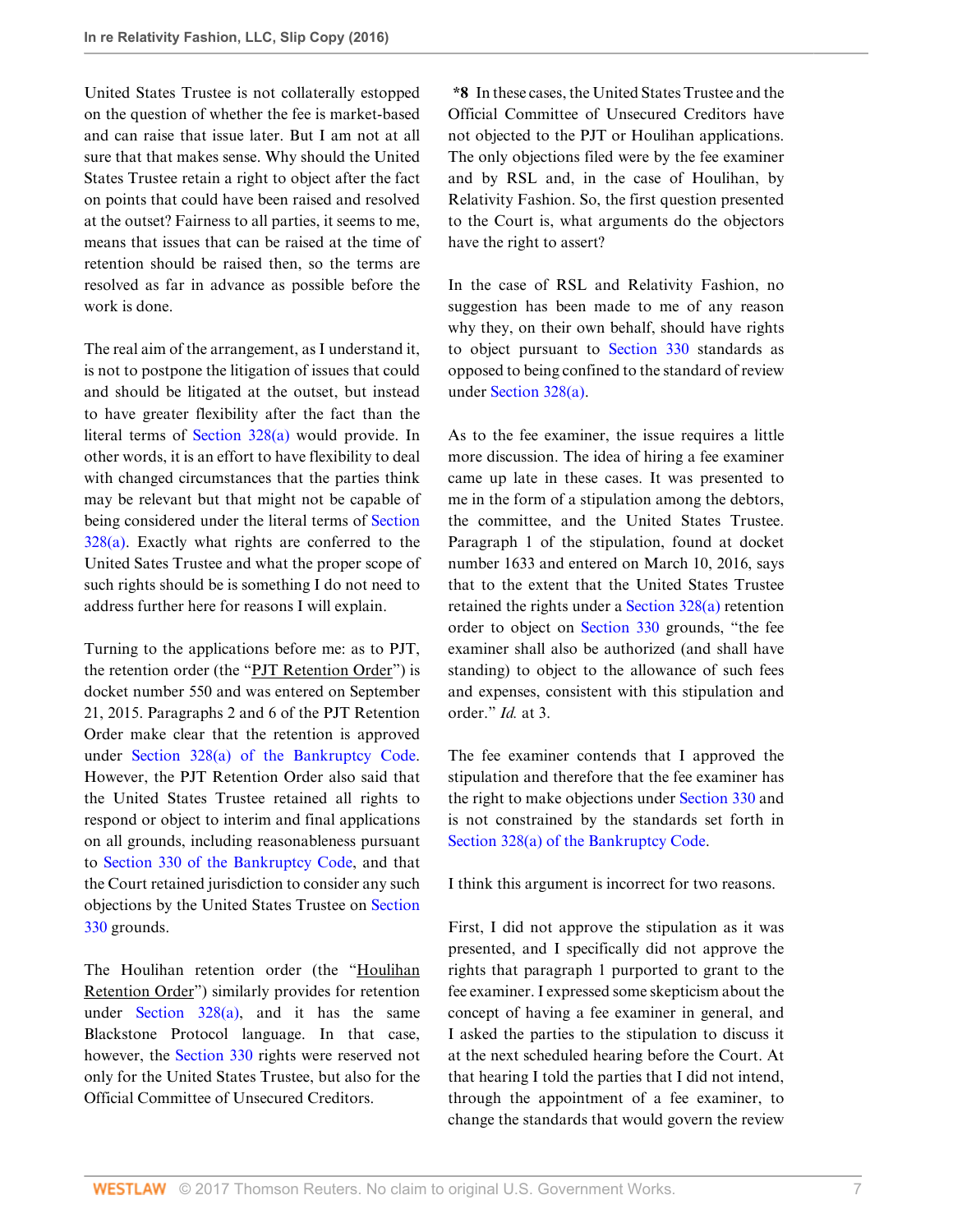and approval of any of the professionals' fees. Consistent with that direction, I did not "so order" the stipulation itself. I entered a separate order which appears at docket number 1742, entered on April 5, 2016. That Order says that the stipulation is approved "except as set forth herein." *Id.* at 1. I also added a paragraph to the proposed order, which is paragraph 4 of the Order as entered. Paragraph 4 of my Order says that "[n]othing in the Stipulation or in this Order shall effect any modification to the standard of review that is applicable to the consideration of a fee application or to the standards under which any professional was retained." *Id.* at 2.

In my mind, if a professional had been retained under [Section 328\(a\),](http://www.westlaw.com/Link/Document/FullText?findType=L&pubNum=1000611&cite=11USCAS328&originatingDoc=Ib5bf714013aa11e7afe7804507f6db3f&refType=LQ&originationContext=document&vr=3.0&rs=cblt1.0&transitionType=DocumentItem&contextData=(sc.Search)) and if under my prior orders only the United States Trustee or the Committee could challenge those professionals' fees based on other standards, I was not altering that arrangement. I was not purporting to grant similar rights to additional parties, because in my mind, that would change the standard of review applicable to the engagements I had approved. I thought the language that I added in paragraph 4 was clear on that point.

Second, in addition to the fact that I did not give the fee examiner the rights that were sought under paragraph 1 of the stipulation, I believe that under Section  $328(a)$  I could not have done so.

**\*9** PJT and Houlihan were not parties to the stipulation. It was just a stipulation among the United States Trustee, the debtors, and the committee. The parties to the stipulation told me when we had our hearing that the retained professionals were not parties to it and had not reviewed or approved the terms of the stipulation. *See* Transcript of Hearing on March 31, 2016, Docket No. 1743, at 22.

The United States Trustee represented at the hearing that the idea for the fee examiner originated with Mr. Kavanaugh's counsel, that it was not a substitute for United States Trustee's review; that the United States Trustee might make suggestions to the fee examiner; but that the United States Trustee would continue its separate role and would make its own separate objections if it thought it appropriate to do so. *Id.* at 27.

As a result, I do not understand how this stipulation could be treated as though it, in effect, changed the terms after-the-fact of the prior retention orders entered for Houlihan and PJT. The original arrangement was that the retentions were under [Section 328\(a\)](http://www.westlaw.com/Link/Document/FullText?findType=L&pubNum=1000611&cite=11USCAS328&originatingDoc=Ib5bf714013aa11e7afe7804507f6db3f&refType=LQ&originationContext=document&vr=3.0&rs=cblt1.0&transitionType=DocumentItem&contextData=(sc.Search)). The only reservation in the case of PJT was in favor of the United States Trustee, and the only reservations in the case of Houlihan were in favor of the United States Trustee and the Official Committee of Unsecured Creditors.

Under the terms of [Section 328\(a\)](http://www.westlaw.com/Link/Document/FullText?findType=L&pubNum=1000611&cite=11USCAS328&originatingDoc=Ib5bf714013aa11e7afe7804507f6db3f&refType=LQ&originationContext=document&vr=3.0&rs=cblt1.0&transitionType=DocumentItem&contextData=(sc.Search)) and under the *Smart World* decision, I had no power to give anyone else the right to assert objections based on [Section 330](http://www.westlaw.com/Link/Document/FullText?findType=L&pubNum=1000611&cite=11USCAS330&originatingDoc=Ib5bf714013aa11e7afe7804507f6db3f&refType=LQ&originationContext=document&vr=3.0&rs=cblt1.0&transitionType=DocumentItem&contextData=(sc.Search)) standards. Doing so, in effect, would have changed the retention from a [Section 328\(a\)](http://www.westlaw.com/Link/Document/FullText?findType=L&pubNum=1000611&cite=11USCAS328&originatingDoc=Ib5bf714013aa11e7afe7804507f6db3f&refType=LQ&originationContext=document&vr=3.0&rs=cblt1.0&transitionType=DocumentItem&contextData=(sc.Search)) standard to a [Section 330](http://www.westlaw.com/Link/Document/FullText?findType=L&pubNum=1000611&cite=11USCAS330&originatingDoc=Ib5bf714013aa11e7afe7804507f6db3f&refType=LQ&originationContext=document&vr=3.0&rs=cblt1.0&transitionType=DocumentItem&contextData=(sc.Search)) standard, which *Smart World* says I could not do.

I have been urged to find that PJT and Houlihan consented to this, because they did not object to the application for approval of the stipulation. I do not believe that silence and a failure to object in that regard is consent or should be interpreted as having accomplished a change to the prior retention orders. Notably, nobody served papers suggesting that the terms of the prior retention orders were being changed by the stipulation or calling to the attention of Houlihan or PJT that their rights were potentially being affected by the stipulation. It asks far too much to say that a party consents to relief when it is not even formally notified that relief is being sought against it.

Now, the fee examiner did have the authority to make recommendations. I suppose that leaves open the possibility that the fee examiner might have made suggestions to the United States Trustee about objections that the United States Trustee might wish to make under [Section 330](http://www.westlaw.com/Link/Document/FullText?findType=L&pubNum=1000611&cite=11USCAS330&originatingDoc=Ib5bf714013aa11e7afe7804507f6db3f&refType=LQ&originationContext=document&vr=3.0&rs=cblt1.0&transitionType=DocumentItem&contextData=(sc.Search)). But that is not what we have here. The United States Trustee said at the fee examiner hearing, as noted above, that it would object on its own behalf if it had objections. The United States Trustee has made no such objection here, and it confirmed that at the outset of this hearing. The fee examiner has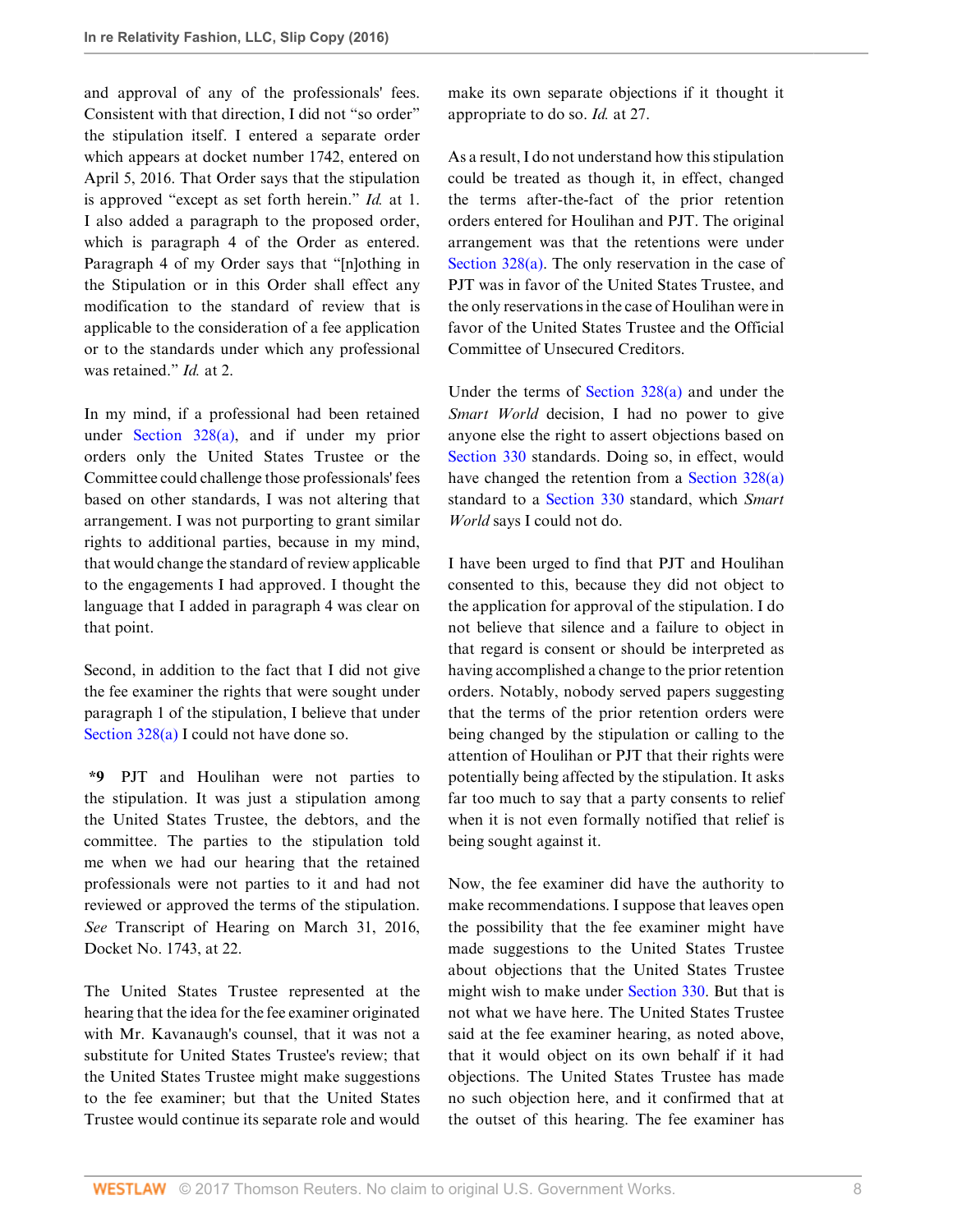filed this objection in his own name and on his own behalf. For the reasons I have stated, I do not believe the fee examiner has the right to do so, except pursuant to the standards of [Section 328\(a\)](http://www.westlaw.com/Link/Document/FullText?findType=L&pubNum=1000611&cite=11USCAS328&originatingDoc=Ib5bf714013aa11e7afe7804507f6db3f&refType=LQ&originationContext=document&vr=3.0&rs=cblt1.0&transitionType=DocumentItem&contextData=(sc.Search)). I did not grant that right, and I could not have done so even if I had wanted to.

I should note that I also have a lot of doubts and questions about some of the arguments that were made about the standards that I should have applied in the event that I had agreed that the fee examiner and other objecting parties could make objections under [Section 330](http://www.westlaw.com/Link/Document/FullText?findType=L&pubNum=1000611&cite=11USCAS330&originatingDoc=Ib5bf714013aa11e7afe7804507f6db3f&refType=LQ&originationContext=document&vr=3.0&rs=cblt1.0&transitionType=DocumentItem&contextData=(sc.Search)), but I do not need to reach those points.

**\*10** The parties have agreed that if the [Section](http://www.westlaw.com/Link/Document/FullText?findType=L&pubNum=1000611&cite=11USCAS328&originatingDoc=Ib5bf714013aa11e7afe7804507f6db3f&refType=LQ&originationContext=document&vr=3.0&rs=cblt1.0&transitionType=DocumentItem&contextData=(sc.Search))  $328(a)$  standard applies, there is no issue as to the Houlihan application. In the case of PJT, if [Section](http://www.westlaw.com/Link/Document/FullText?findType=L&pubNum=1000611&cite=11USCAS328&originatingDoc=Ib5bf714013aa11e7afe7804507f6db3f&refType=LQ&originationContext=document&vr=3.0&rs=cblt1.0&transitionType=DocumentItem&contextData=(sc.Search)) [328](http://www.westlaw.com/Link/Document/FullText?findType=L&pubNum=1000611&cite=11USCAS328&originatingDoc=Ib5bf714013aa11e7afe7804507f6db3f&refType=LQ&originationContext=document&vr=3.0&rs=cblt1.0&transitionType=DocumentItem&contextData=(sc.Search)) applies, the only remaining issue is whether PJT is entitled to a transaction fee under the terms of its approved retention agreement.

The PJT retention agreement [Docket No. 284] defines a "Restructuring" on page 1 as collectively, "any restructuring, reorganization ... and/or recapitalization of the Company substantially affecting existing or potential debt obligations or other claims, including, without limitation, senior debt ... and/or any sale or other disposition of all or substantially all of the assets of or equity interests in the Company." *Id.* at 18. However, there is also a qualifier in the definition. A matter counts as a Restructuring under the agreement only if PJT "shall have provided material support and services with respect to such transaction." *Id.*

These cases began with an initial proposal to sell all of the assets, with the secured creditors acting as the stalking-horse bidder. An auction was scheduled and was conducted. There was no competing bid to buy all the assets, but there was a competing proposal that took a different form. More specifically, there was a suggestion that only some assets (while I will loosely refer to as the "Television Business") would be sold, and there would be a reorganization around the rest.

At the scheduled auction, at the offices of PJT on October 1 and 2, 2015, there were lengthy, intense

negotiations that resulted in a tentative agreement on a new integrated proposal. Thereafter, the parties all collectively represented to me that a deal had been reached that provided that the Television Business would be sold and that one or more term sheets had been signed with regard to a restructuring of the rest of the obligations, and that the rest of the case would be focused on implementing, filling out, and effecting a reorganization along the lines that the parties had put into the term sheets. It was explicitly represented to me at the time and characterized to me consistently throughout these cases that the sale of the Television Business and the term sheets were related to each other and were part of a single package deal.

The fee examiner and RLS contend that PJT did not provide material support or services for the restructuring that was achieved. They contend that PJT worked only on the sale of the Television Business and did not work on the rest of the deal; that its work ended in October when Mr. Kavanaugh asked PJT to stop work; that many components of the restructuring were negotiated after October without any involvement from PJT; and that many other parties did things—such as negotiate terms, draft documents, or undertake other important restructuring-related activity without PJT's presence.

The first and main problem with these contentions is that they imply that the sale was separate from the restructuring term sheets, and unrelated to the overall restructuring. This is not the case. The sale of the Television Business was not separate from the rest of the restructuring transaction. It was an integral part of it. It was always described that way to me. The only witness at the hearing before me, Van Durrer, also described it that way during his testimony. RSL, in fact, in its own papers, described the sale transaction as being integrally related and part of a single package with the rest of the restructuring. Treating the sale of the Television Business as though it was separate and not part of the rest of what happened is not a reasonable way to view what happened in this particular case.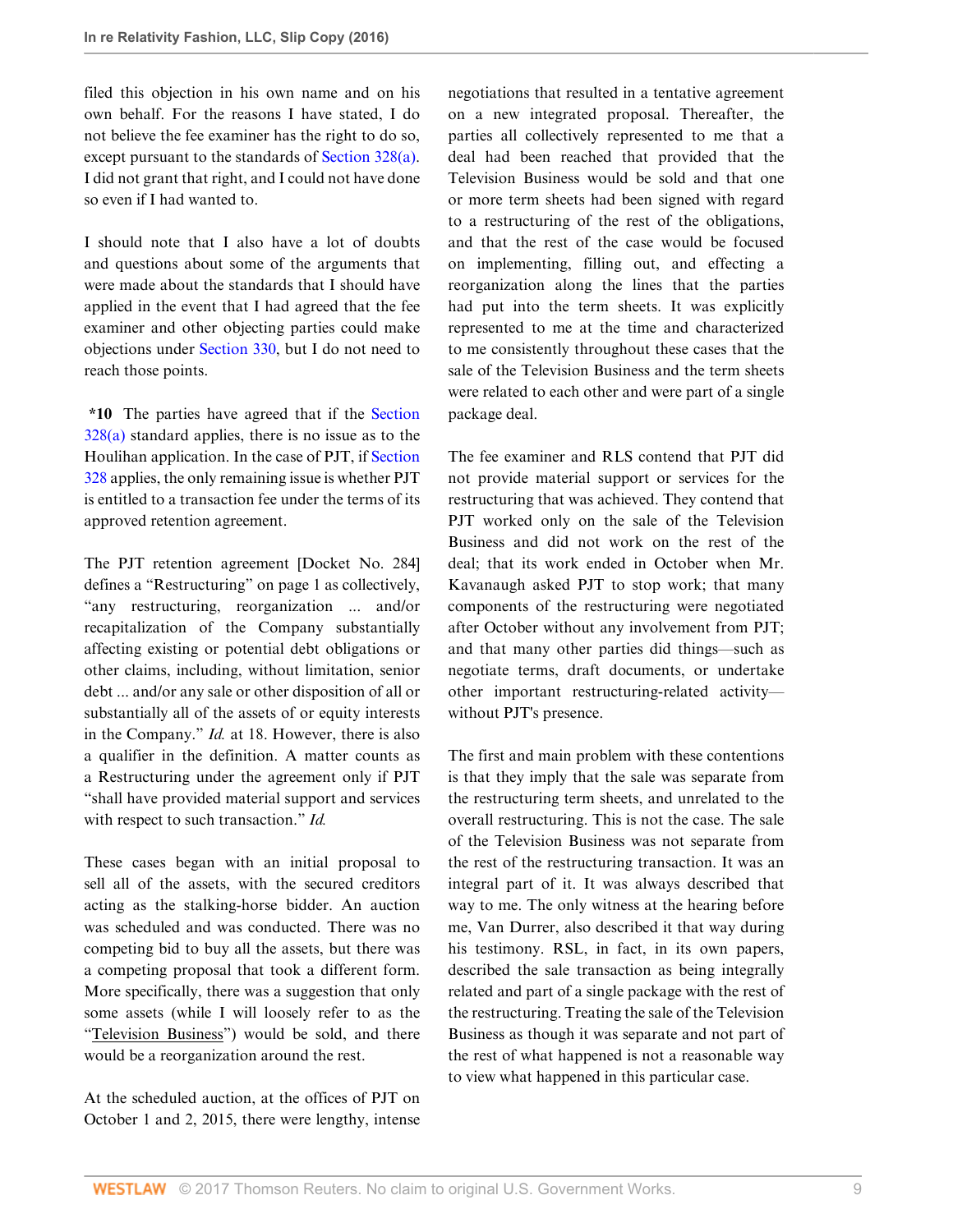**\*11** It is also clear that the restructuring term sheets were direct outgrowths of the auction process. Furthermore, it is clear that those restructuring term sheets ultimately led directly to the plan that was confirmed. Mr. Durrer described the October events as critical steps to the reorganization. Of course, some things still had to be done, but the terms agreed to in October were the guiding terms that eventually found their way into the confirmed plan of reorganization.

Mr. Durrer also confirmed during his testimony that PJT provided material support and services in conjunction with the sale. The objectors did not really dispute that. In essence, their objection is that the sale part of the transaction should be viewed separately. But the evidence and my own recollection do not support that contention.

The only evidence before me is that PJT did everything one would expect the investment banker to do through the time in October when Mr. Kavanaugh asked PJT to stop work, mostly as a result of a conflict that had developed between Mr. Kavanaugh and the person from FTI who had previously directed PJT's work. The evidence is also that the October deals were a package and that PJT provided material support and services in producing that package. Finally, the evidence is that this package led directly to the confirmed plan.

There was some hint in the objections and arguments made at the hearing that the contractual requirement of material support and services required, in effect, that PJT have an actual and ongoing central role in every aspect of the ultimate restructuring. The contractual terms, and common sense, do not support that view.

First, that is not what the word "material" usually means. My old edition of Ballantine's Law Dictionary defines the word "material" as meaning "important." *See Ballentine's Law Dictionary* (3d ed. 1969). It did not require that PJT's services infuse every corner of the deal, or that PJT be the sole or even the primary driving force in achieving what happened, or even that PJT's work be the most important factor in what happened. It merely required that PJT's services be important. Clearly, PJT was important and material to the auction and sale that produced the term sheets. In that respect, its services were material to the restructuring that happened. In fact, PJT's services were more than just important: they were an essential part of the October agreements. The restructuring in this case was built on the foundation established in October, and PJT played a material role in building that foundation.

As to the suggestions that other parties drafted documents and negotiated other terms: every reorganization, especially in companies with capital structures as complicated as the one these companies had, requires a host of negotiations and documents. Lawyers typically do some negotiations. Business people typically do some others. Bankers typically do some. Other terms often are hammered out by the stakeholders themselves without any direct involvement by the debtors or their professionals. Of course other people played a part here in negotiating the terms that became part of the ultimate restructuring, as they do in all cases. But that hardly means that PJT did not provide "material support and services." If I were to interpret the requirement for the provision of material support and services as requiring that PJT had to be the dominant moving force in everything that happened, to the exclusion of the work done by other professionals, such an interpretation would be contrary to the way that everyone understands that a typical restructuring is conducted. In fact, if I were to interpret it that way, it is hard to see how any fee could ever have been earned.

**\*12** It is noteworthy that everyone who negotiated the retention agreement and who was a party to the case at the time of its approval supports PJT's application. The witness who testified yesterday said that he, too, supports the application. Moreover, finding that PJT is entitled to the compensation is consistent with my own understanding of what I was approving as well. The evidence, therefore, clearly showed that PJT has satisfied the terms of its engagement letter, and that it is entitled to the fee that it negotiated, subject to the reduction to which it has already agreed.